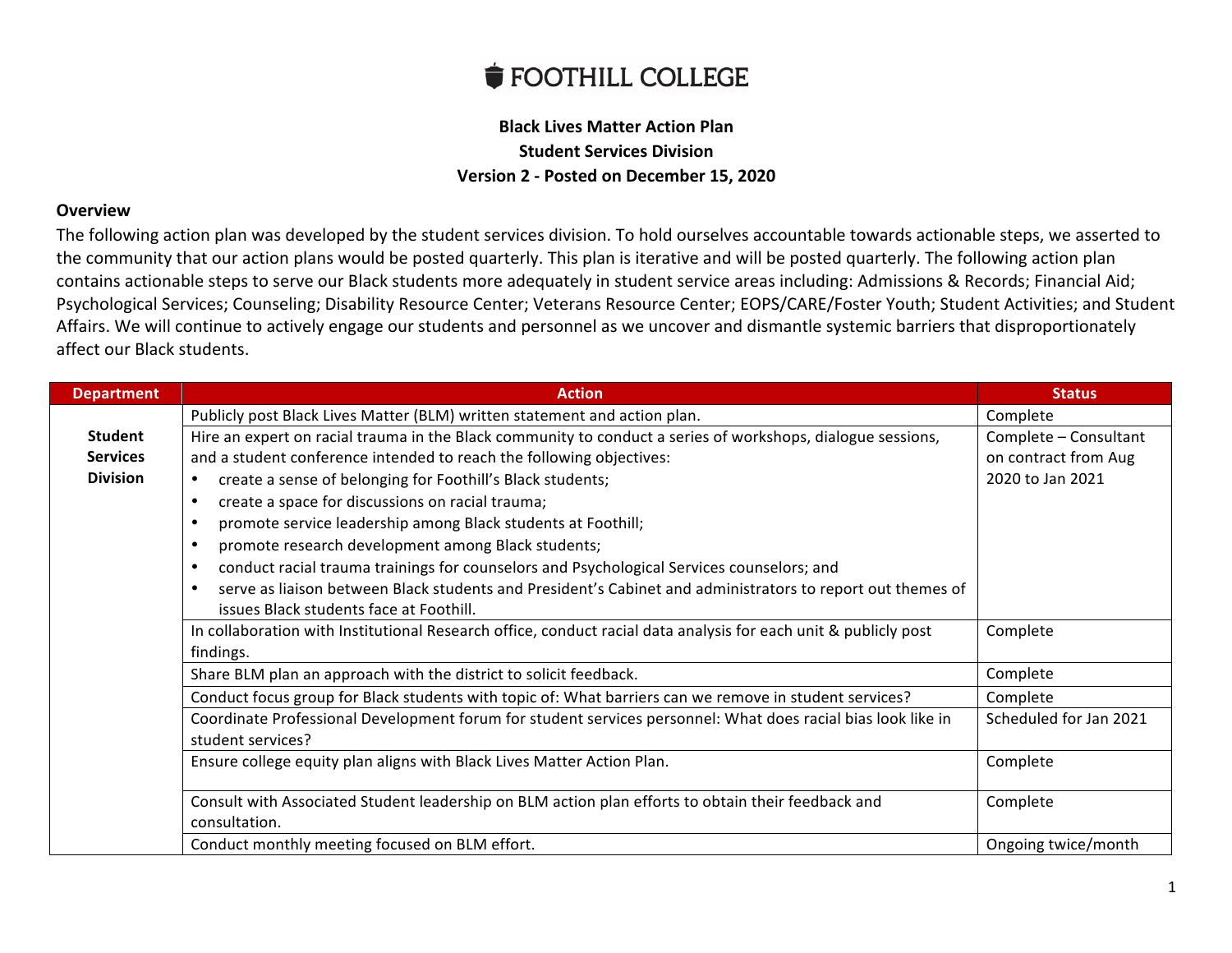|                         | Coordinate symposium for Black students on the topics of service leadership & research development.             | Complete                   |
|-------------------------|-----------------------------------------------------------------------------------------------------------------|----------------------------|
|                         | Launch racial trauma training for counselors, college wide.                                                     | Scheduled for Jan 2020     |
|                         |                                                                                                                 | to June 2021               |
|                         | Create student club My Other Brother and Sister (MOBS) as a place of belonging for Black students.              | In progress                |
|                         | Hire up to 10 Black students to serve as Equity Ambassadors                                                     | In progress                |
|                         | Coordinate daylong conference for all Student Services personnel on the topic of Black Lives Matter to create a | Scheduled for Feb 2021     |
|                         | sense of urgency, educate on anti-racist approaches, and share examples of Black excellence.                    |                            |
|                         | Conduct outreach to students in Umoja, Black Student Union and Harambe to improve access to mental health       | In progress                |
| Psychological           | services.                                                                                                       |                            |
| <b>Services and</b>     | Hire an African American mental health ambassador.                                                              | Complete                   |
| Personal                | Publicly post statement regarding mental health services for Umoja, BSU, and Harambe participants               | In progress                |
| <b>Counseling</b>       | acknowledging/addressing intergenerational and racial trauma.                                                   |                            |
|                         | Develop curriculum for Professional Development training and resources for Psychological Services counselors    | Scheduled for Jan 2021     |
|                         | on Black racial trauma.                                                                                         |                            |
|                         | Conduct focus group with students: Do Black students feel connected/comfortable with accessing Psychological    | Complete                   |
|                         | Services? Why or why not? How can we create an environment that serves our Black population more intently?      |                            |
|                         | Hire a full-time psychologist with expertise in racial trauma.                                                  | In progress                |
|                         | Proactively reach out to Black students who apply to Foothill and ensure they have ample support through each   | In progress                |
| <b>Enrollment</b>       | matriculation step. Track data through the process to determine barriers they face throughout the process.      |                            |
| Services/               | Identify Black students who did not receive priority registration and identify how we can support them through  | In progress                |
| <b>Admissions &amp;</b> | any barriers they face.                                                                                         |                            |
| <b>Records</b>          | Conduct focus group with Equity Ambassadors to ask what barriers they face in A&R services. Determine a plan    | In progress                |
|                         | for how to remove/address those barriers.                                                                       |                            |
|                         | Research Black students who drop for non-payment due to affordability issues. Reach out to offer additional     | In progress                |
|                         | financial supports (such as ensure they apply for Fin Aid, use of emergency funds, etc.). Explore the college   |                            |
|                         | systemically removing drop for non-payment for low income students.                                             |                            |
|                         | Conduct analysis of new, first-time Black students to determine if they take advantage of their priority        | In progress                |
|                         | registration block. Consider conducting a follow up survey.                                                     |                            |
|                         | In collaboration with our marketing and outreach office, host virtual registration workshops during the week of | In progress                |
|                         | priority registration. Conduct analysis of new first-time students of if they take advantage of their priority  |                            |
|                         | registration block. Consider conducting a follow up survey.                                                     |                            |
|                         | Work in collaboration with Guided Pathway Onboarding Team and Equity Office to update banner welcome            | In progress                |
|                         | message to ensure it is student friendly and leads students to next steps in matriculation processes.           |                            |
|                         | Conduct a collaborative meeting with outreach office to understand their outreach efforts in high schools and   | Complete for dual          |
|                         | determine areas of collaboration for the new, incoming Black student population.                                | enrollment. General        |
|                         |                                                                                                                 | population is in progress. |
|                         | Collaborate with Financial Aid team to cross train A&R staff on financial literacy awareness.                   | In progress                |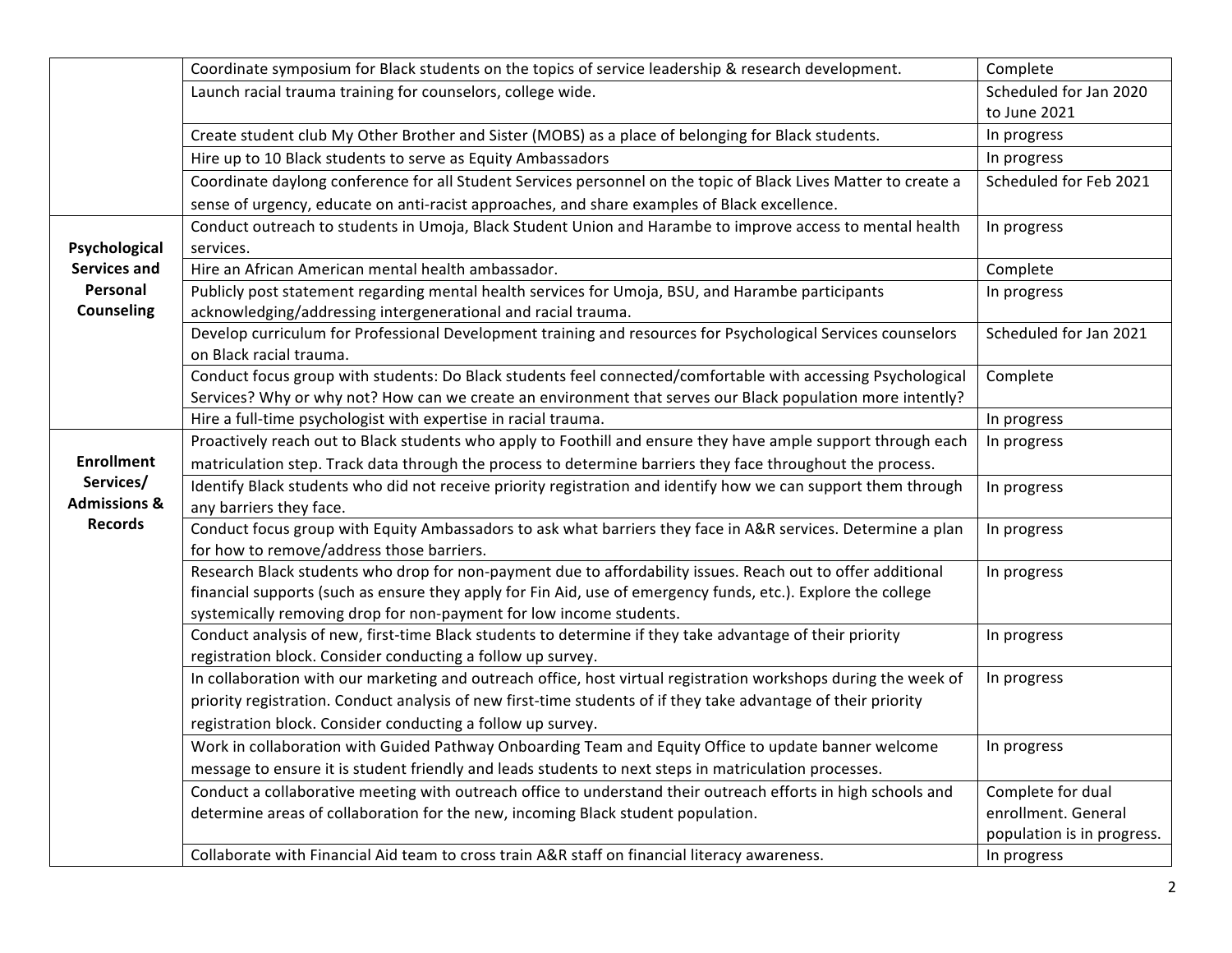|                        | Conduct FAFSA workshops at local high schools (with high percentage of Black students) to complete it,                                                | In progress |
|------------------------|-------------------------------------------------------------------------------------------------------------------------------------------------------|-------------|
| <b>Financial Aid</b>   | regardless if they come to Foothill or not.                                                                                                           |             |
| <b>Office</b>          | Conduct focus groups with EOPS and other representative Foothill populations on obstacles/barriers on<br>financial aid access and financial literacy. | In progress |
|                        | Create zoom recordings to welcome students of color to the learning communities/EOPS and FAFSA workshops.                                             | In progress |
|                        | Work with Office of Online Learning to create Canvas post-able documents/videos.                                                                      | In progress |
|                        | Review triage process for late filers of financial aid to allow them to stay enrolled and stay successful.                                            |             |
|                        | Conduct focus group with Equity Ambassadors on student employment barriers (I.e. does full time status as                                             | In progress |
|                        |                                                                                                                                                       | In progress |
|                        | serve as barrier? Completion of units? What is the Ethnicity breakdown of student employees). Based on                                                |             |
|                        | analysis, revise policies and practices to support students of color with an emphasis on Black students.                                              |             |
|                        |                                                                                                                                                       |             |
|                        | Conduct financial literacy workshops for Black students with Community Cultural Wealth framework.                                                     | In progress |
|                        |                                                                                                                                                       |             |
|                        | Lead the Student Affairs and Activities team by example in recognizing the difference between intent versus                                           | Ongoing     |
| Office of              | impact and remedying my mistakes as Dean of Students if or when my decisions do not reflect my support for                                            |             |
| <b>Student Affairs</b> | Black student populations.                                                                                                                            |             |
| & Activities           | Partner with Institutional Research Office in:                                                                                                        | In progress |
|                        | Conducting a racially conscious self-study and in-depth analysis of our data, practices, and student<br>$\bullet$                                     |             |
|                        | experiences as it relates to Student Conduct and Due Process;                                                                                         |             |
|                        | Identifying student "droppers" by race, gender, etc. who received holds on their accounts due to<br>$\bullet$                                         |             |
|                        | conduct cases; and                                                                                                                                    |             |
|                        | Analyzing Food Pantry data and demographics of students being served<br>$\bullet$                                                                     |             |
|                        | Develop equity-focused three-year action plan with quarterly and annual benchmarks based on self-study and                                            | In progress |
|                        | data analysis results.                                                                                                                                |             |
|                        | Establish an equity and racially conscious framework to the work of the Behavioral Intervention Team.                                                 | In progress |
|                        | Together with Foothill's Office of Equity, De Anza's Office of Equity, De Anza's Dean of Student's Office, and                                        | In progress |
|                        | Police department, develop response protocol for reported incidents of racial profiling by district police.                                           |             |
|                        | Partner with Dean of Online Learning and Dean of Institutional Equity to facilitate workshop for faculty on                                           | In progress |
|                        | Academic Integrity reporting from an Equity Lens.                                                                                                     |             |
|                        | Work with Institutional Research Office to determine if there is a similar gap as with the general college in the                                     | Ongoing     |
| EOPS/CARE/             | success rate of Black students served in EOPS. Based on analysis, reflect on retention efforts/practices.                                             |             |
| <b>Foster Youth</b>    | Implement a recruitment plan by presenting program services in learning communities, such as but not limited                                          | Ongoing     |
|                        | to, Umoja/Athletics.                                                                                                                                  |             |
|                        | Identify local community programs to build relationships to understand the needs of the community and                                                 | Ongoing     |
|                        | prospective students that enroll. Assert follow-up to invitations.                                                                                    |             |
|                        | Recruit student employees who resemble the diversity of the program, making sure announcements are                                                    | Ongoing     |
|                        | reaching Black students enrolled in EOPS.                                                                                                             |             |